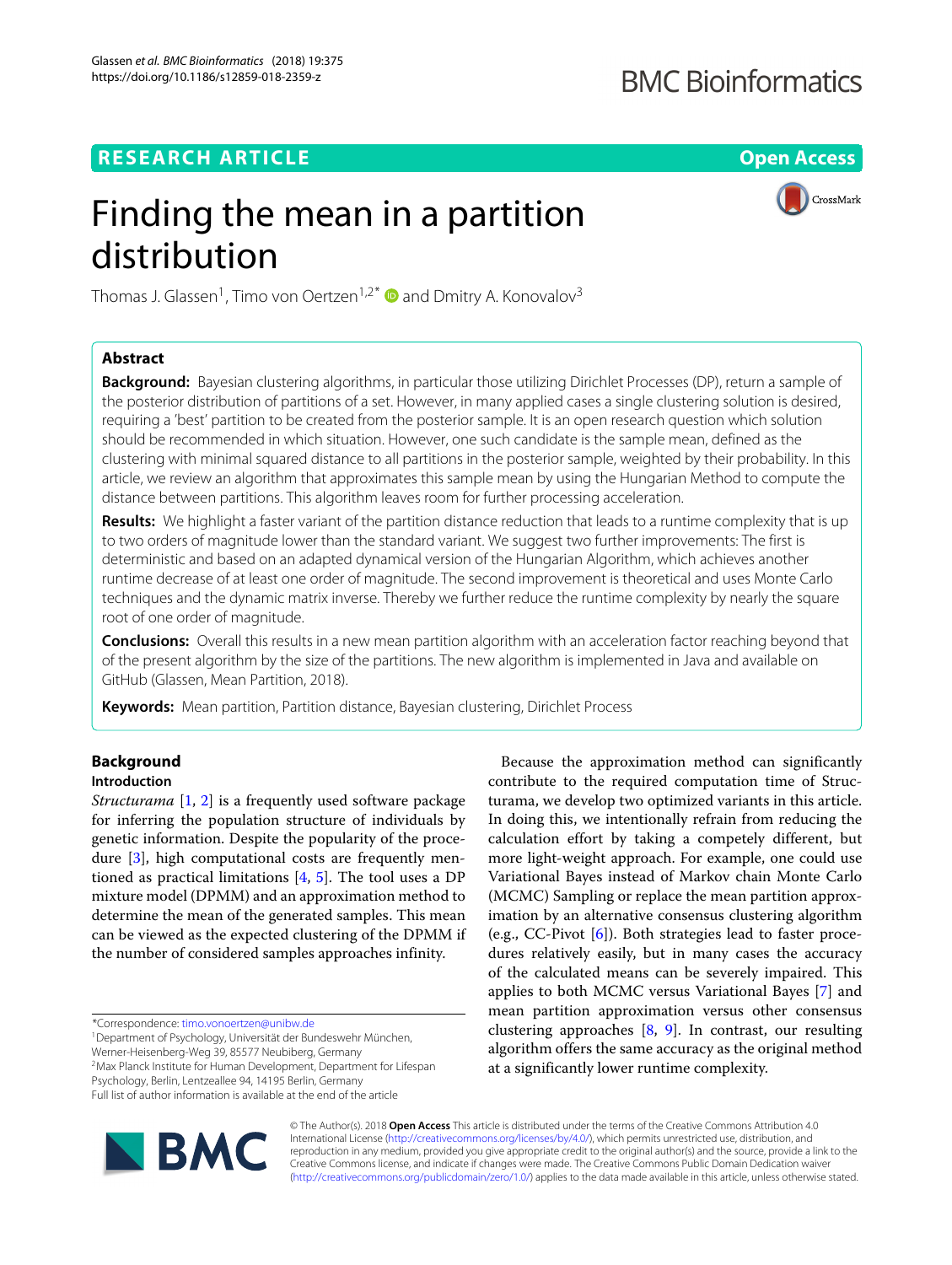Furthermore, our achieved runtime complexity also represents a significant advance with respect to other consensus clustering methods based on the mean partition approach. To the best of our knowledge, no other method with this approach has been published to date with only a linear factor *N* in its runtime complexity. Previous variants, also known as localsearch procedures, could not undercut a factor of  $N^2$ and are therefore considered impracticable for realistic datasets [\[8–](#page-8-7)[11\]](#page-8-9). Our resulting method achieves such a linear factor *N* and thus enables accurate and fast calculations of a consensus for multiple clustering results.

Below we first describe the original algorithm. We then present our improvements, followed by a detailed benchmark of the resulting method.

# **Mean partition approximation algorithm**

The considered algorithm for approximating the mean partition begins by choosing any initial clustering. Afterwards it iterates through all *N* individuals *pi* and all *C* existing clusters *cj*, including one empty cluster, and checks whether the movement of  $p_i$  to  $c_j$  improves the solution. If that is the case,  $p_i$  is re-assigned to cluster *cj*, else it stays in its old cluster. The process is repeated until no changes occur in a full cycle through all individuals and clusters  $[1, 12]$  $[1, 12]$  $[1, 12]$ . To check whether the solution improves, the algorithm computes the distance between the candidate solution and all partitions *K* in the posterior sample. The number of distance measures therefore equals the number of individuals *N* times the number of clusters *C* in the candidate solution times the number *K* of partitions. In summary, this results in *O*(*NCK*) distance measures.

A naive method for computing the distance is very time intensive. For example, the first (recursive) algorithm suggested by  $[13]$  has an exponential runtime  $[14]$ . Therefore, a common solution (e.g.  $[12]$ ) is to compute the distance between two partitions by executing the following two steps. First, the problem is reduced to a linear sum assignment problem (LSAP) via the procedure of  $[15]$  in  $O(NC^2)$ . Afterwards, the Hungarian Algorithm is applied [\[16,](#page-9-1) [17\]](#page-9-2), which requires  $O(C^3)$ steps. In total, this approach results in  $O(N^2C^3K)$  steps per cycle by the current mean partition approximation algorithm.

Next we briefly desribe the reduction of [\[15\]](#page-9-0), introduce a faster alternative, and give an overview of the Hungarian Method.

# **Reduction of the partition distance problem to the LSAP**

<span id="page-1-0"></span>Konovalov et al. [\[15\]](#page-9-0) discovered that the partition distance matches the minimum costs of the solution of a LSAP and established the reduction

$$
D(A, B) = \min \sum_{ij} x_{ij} |a_i \cap \bar{b}_j|
$$
 (1)

Here  $|a_i \cap b_j|$  corresponds to the entry  $c(i, j)$  of the cost matrix for the LSAP.  $a_i$  and  $b_j$  denote strings of bits that represent the *N* elements of the partitions *A* and *B* and are set to 1 if their associated elements belong to cluster  $i$  and  $j$ , respectively.  $x_{ij}$  describes additional assignment-limiting variables, so that each cluster *i* is assigned to exactly one cluster *j* and vice versa. The selection of these  $x_{ij}$ , with the goal of minimizing the sum, is essentially the aim of the Hungarian Method. To build up a cost matrix for the latter, a direct algorithmic transfer of [\(1\)](#page-1-0) would obviously lead to a runtime complexity of  $O(NC^2)$ . This is because the bit strings have the length *N*. The reduction complexity of this approach is therefore nearly always higher than that of the optimal Hungarian Algorithm, which has a runtime of  $O(C^3)$ .

Indeed the direct algorithmic transfer seems to be the typical implementation, as has been observed in source codes reviewed so far by the first author, e. g. in [\[15\]](#page-9-0) or [\[12\]](#page-8-10). We would therefore like to draw attention to a faster variant, which only needs  $O(C^2 + N)$  for the same reduction and thus reduces the partition distance calculation from  $O(NC^2)$  to  $O(C^3 + N)$ . It is the procedure of [\[18\]](#page-9-3), which is shown in Algorithm 1. The runtime reduction is achieved by ignoring the stated calculation in [\(1\)](#page-1-0) and accounting for its meaning instead. Thus, [\(1\)](#page-1-0) says that the cells  $c(i, j)$  of the  $C \times C$  cost matrix for the Hungarian Algorithm have to keep the number of those elements

# **Algorithm 1** Calculation of the partition distance

**Require:** partitions  $P_1$ ,  $P_2$  of items  $I_1, \ldots, I_N$ **Ensure:** distance between the partitions  $P_1$ ,  $P_2$ **if**  $|P_1| < |P_2|$  **then** Switch partition meanings of *P*<sup>1</sup> and *P*<sup>2</sup> **end if**  $M$  ← matrix of size  $|P_1| \times |P_2|$  filled with zeros **for all** *item*  $\in \{I_1, \ldots, I_N\}$  **do**  $i \leftarrow$  cluster of *item* in  $P_1$  $j \leftarrow$  cluster of *item* in  $P_2$  $M_{i,j}$  ←  $M_{i,j}$  – 1 **end for for all**  $i \in P_1$  **do for all**  $j \in P_2$  **do**  $M_{i,j} \leftarrow M_{i,j} + |i|$ **end for end for**

**return** minimum costs of a linear sum assignment problem with cost matrix *M*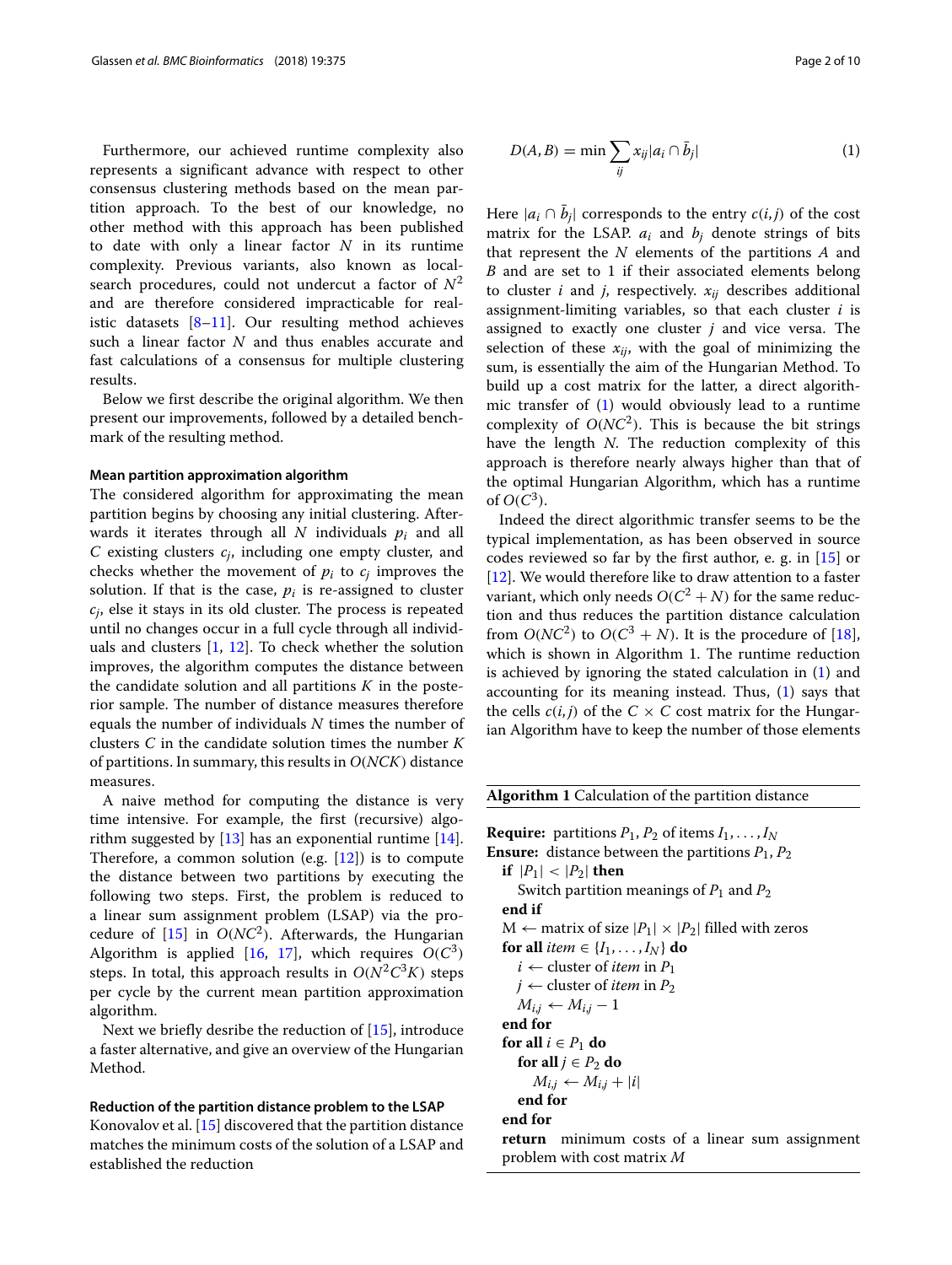of the cluster  $i \in P_1$ , which are not contained in cluster  $j \in P_2$ . We can therefore construct the matrix faster by first billing for each element a distance reduction of 1 for that single cluster pair, which has this element in common. Subsequently, we add the size of each cluster *i* to each cell  $c(i, j)$ .

Using this reduction, the new cycle runtime of the whole mean partition approximation algorithm is  $O(NC^4K +$  $N^2CK$ ) instead of  $O(N^2C^3K)$ . That means, that now both complexities correspond solely if the number of clusters *C* equals the number of elements *N* in the partitions. In a typical scenario, however, we have  $C \ll$ *N*. For example, we can expect  $\alpha \log N$  clusters for a DP-based grouping of observations [\[19\]](#page-9-4). In such cases the new reduction leads to a complexity decrease of two orders of magnitude because  $N^2CK$  dominates its term.

## **Hungarian Algorithm**

We now briefly review the Hungarian Algorithm, which assigns *C* workers to *C* jobs (assigning an unequal number of workers to jobs can be done with simple adaptations). Let  $c(i, j)$  be the costs if worker *i* does job *j*. The Hungarian Algorithm works on a directed bipartite graph  $G = (S, T; E)$  where one node set consists of the workers and the other node set consists of the jobs. The edges *E* change in the steps  $k = 1, ...$  of the Hungarian Algorithm. In addition, a function *y* : *S* ∪  $T \rightarrow \mathbb{R}$ , called the *potential*, labels the nodes with numbers.

At every step, the following invariants are upheld: (1) every node is adjacent to at most one edge from *T* to *S*, (2) for every edge  $(i, j) \in E$  in either direction, we have  $y(i) + y(j) = c(i, j)$ , and (3) for every pair  $(i, j)$ , we have  $y(i) + y(j) \le c(i, j)$ . Let *M* be the subgraph of all edges from *T* to *S*; *M* implies a matching of its nodes. It can be proven that, if all nodes of *S* are included in *M*, *M* is a solution to the job assignment problem on its nodes (for further details see  $[20]$ ). Initially,  $y(i) = 0$  for all nodes, and *E* contains exactly those edges  $(i, j)$  with  $c(i, j) = 0$ , directed from *S* to *T*. Note that the invariants above are satisfied. At every step, we find all nodes in *S* and *T* that are reachable from nodes in *S* not already in *M*. Let us call these *Sreach* and *Treach*. If a node of *T* is reachable and not already in *M*, the direction of all edges on this path are reversed. Obviously, this increases the number of edges in *M* by one. Otherwise,let

$$
\Delta = \min\{c(i,j) - y(i) - y(j)| (i,j) \in S_{reach} \times T/T_{reach}\}
$$
 (2)

which corresponds to the minimum costs minus the potential from reachable nodes in *S* to non-reachable nodes in *T*. We then increase  $y(i)$  by  $\Delta$  for all nodes *i* ∈ *S*<sub>reach</sub> and reduce *y*(*j*) by  $\Delta$  for all nodes *j* ∈ *T*<sub>reach</sub>. Note that in this way, the invariant is still satisfied, but edges are added and removed from *G*. By design, the reachability of the non-matched nodes increases by at least one further node in *T*. As soon as *M* includes all nodes of *S*, we stop and return the matching implied by *M*. Note that the total costs of the matching is the sum of all *y* values,  $\sum_{i \in S \cup T} y(i)$ . The Hungarian Algorithm requires  $O(C<sup>4</sup>)$  steps in the version presented here, but adaptations exist [\[21\]](#page-9-6) that work in  $O(C^3)$  steps.

# **Methods**

# **Improvement of the approximation algorithm**

In the current mean partition approximation algorithm, we need to carry out a problem reduction to a LSAP for each distance calculation between two partitions. However, as we have previously noted, the reduction can often be more expensive than the Hungarian method itself. In addition, there is only a minimal distance change between each sample partition and the candidate partition when an individual is moved into another cluster. We can therefore speed up the process by maintaining and dynamically adjusting a bipartite graph *G* for each pair of sample- and candidate partitions.

Let  $P_1$  be a sample partition and  $P_2$  the candidate partition, which we optimize step by step. We declare  $C_1$  as the cluster of an individual  $p$  in  $P_1$  and  $C_2$  as the match of  $C_1$ in  $P_2$ . In addition,  $E_2$  denotes the cluster of  $p$  in  $P_2$  and  $D_2$ the cluster into which *p* will be moved.

We recognize that if we move an individual *p* from cluster  $E_2$  with index *j* to the cluster  $D_2$  with index *k*, only the row *i* of the cost matrix associated with cluster  $C_1$  changes. Thus,  $c(i, j)$  becomes more expensive by one after the removal of  $p$ , and  $c(i, k)$  reduces by one after adding *p*. To keep the condition  $y(i)$  +  $y(j) \leq c(i, j)$  satisfied, we will not reduce costs in a cell. We leave them unchanged instead, increase every other cell in the row by one and substract one from the final distance. In summary, we increment  $c(i, j)$  as well as every cell of the row except  $c(i, k)$ . Then we remove the matching edge of  $C_1$  and  $C_2$  from  $M$  and carry out another step in the Hungarian Algorithm to rematch *C*1. This step costs  $O(C^2)$ . Finally, we decrement the result by one.

If a movement of *p* does not lead to a better distance, we have to restore the last best state of the graph *G* for  $P_1$  and  $P_2$  before continuing with the next *p*. Saving and restoring the state of the graph is feasible in  $O(C)$ , since only one row of the cost matrix changes. A cycle of the improved approximation algorithm runs in  $O(NC^3K)$  and is therefore at least one order of magnitude faster then the original version with  $O(NC^4K + N^2CK)$ . The new procedure is shown in Algorithm 2.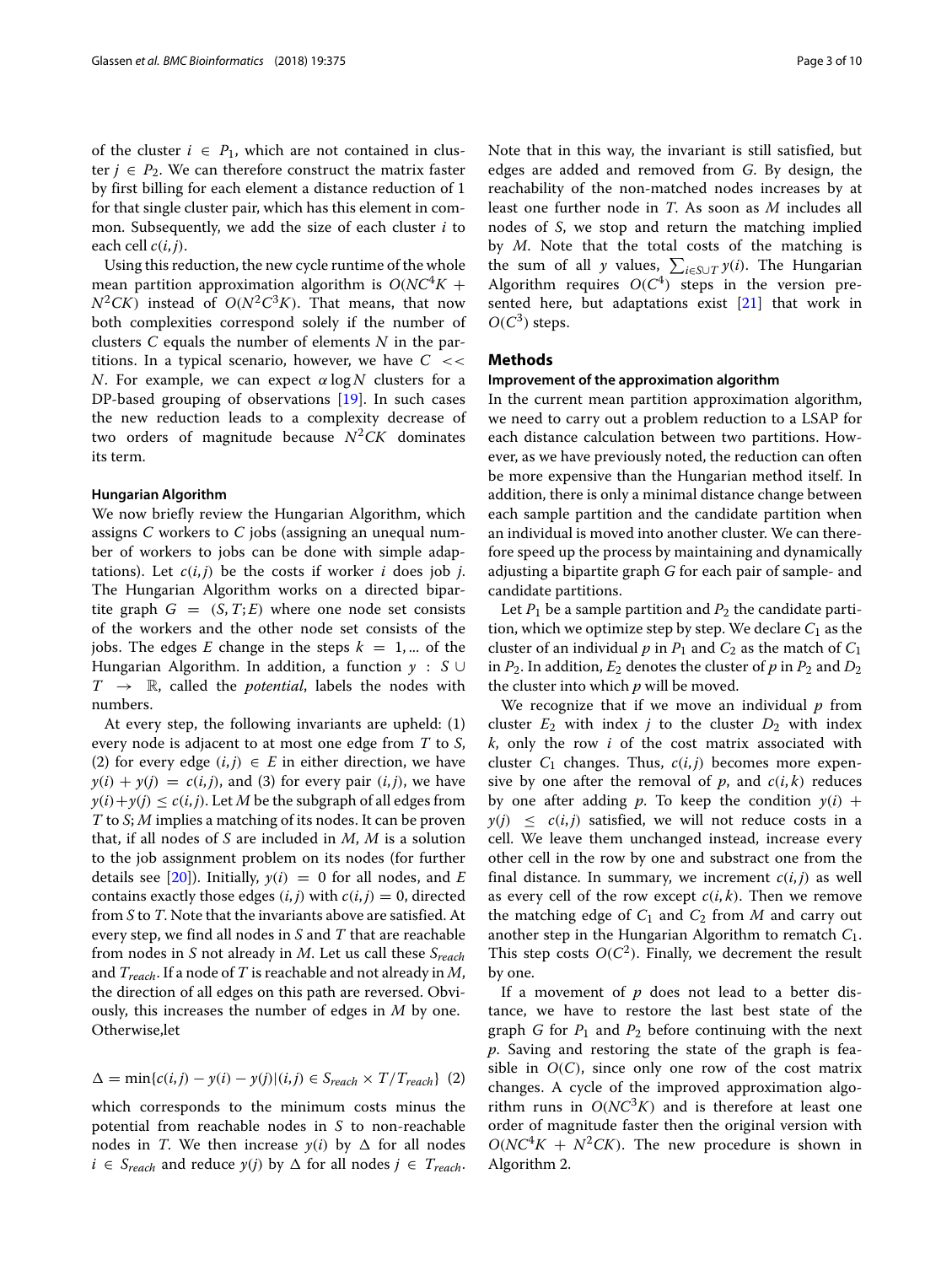**Algorithm 2** Firstimproved approximation of the partition mean **Require:** Partition Distribution *D* **Ensure:** partition with local minimal distance to all partitions in *D candidate* = any, *flag* = **true**, *lowestDistanceSum* = 0 **for all**  $P \in D$  **do** compute  $G_P$  = distance(*P*, *candidate*) by the Hungarian Algorithm lowestDistanceSum += partition distance in *GP* **end for while** *flag* **do** *flag* = **false for all** *individual*  $\in$  *D* **do** save states of all *GP* for *individual* **for all** *cluster* ∈ *candidate*  $\cup$  { empty cluster} **do** *distanceSum* = 0 **for all** *P* ∈ *D* **do** *distanceSum* += move(*GP*, *individual*, *cluster*) **end for if** *distanceSum* < *lowestDistanceSum* **then** *lowestDistanceSum* = *distanceSum flag* = **true** save states of all *GP* for *individual* **end if end for** restore states of all *GP* for *individual* **end for end while return** *candidate*

In the next subsection we show that the new time complexity is still not at its optimum. We proceed by describing a detailed theoretical procedure to reduce it further.

## **Further improvement**

To achieve this, we have to reduce the costs of performing a step in the Hungarian Algorithm, which takes  $O(C^2)$ steps so far. These costs are essentially caused by a Breath First Search or Depth First Search (BFS/DFS), which is necessary if the reachability of a node from another node has to be queried. The cost is due to the fact that the bipartite graph has a maximum of  $C^2$  edges, all of which must be tested in the worst case. Thus, in order to improve the approximation further, the reachability check has to be done with costs  $\langle O(C^2) \rangle$ . A first approach would be to calculate the reachability between all node pairs beforehand, that is, before considering the movement for each individual *p*. Then we could query the reachability within the local cluster optimization loop in *O*(1).

Calculating the All-Pairs Shortest-Paths (APSP) via the classical methods Floyd-Warshall or Dijkstra is ruled out. This is because the former requires  $O(C^3)$  and the latter

has the same costs in the case of  $C^2$  edges. Using one of these algorithms would result in the same time complexity as our first improved algorithm, because we have to run them before the local cluster optimization loop for each iteration of *p*. In summary, we need the All-Pairs-Reachability (APR) per *p* with guaranteed pre-calculation  $\text{costs} < O(C^3)$  and query costs  $& O(C^2)$ .

In principle, three approaches are conceivable. These are dynamic APSP methods and static and dynamic APR procedures. Dynamic methods have the advantage that updates are cheaper than a complete recalculation. For example using the method of [\[22\]](#page-9-7), we can delete or add any number of incoming edges of/to a node and subsequently update the APSP with amortized costs in  $O(C^2 \log C)$ . In principle, the cost of a new calculation of  $O(C^3)$  is then surpassed, but unfortunately the method is still not suitable here. The reason for this is the worst case number of needed updates if a path has to be reversed after the movement of an individual *p*. For example, a path can consist of 2*C* − 1 edges and cover 2*C* vertices. In this worst case, we have to carry out *C* updates with the method of [\[22\]](#page-9-7). The amortized update costs therefore increase to  $O(C^3 \log C)$ , which is worse than a recalculation with Floyd-Warshall. Static APR methods are currently not suitable for our situation either. This is because current methods require properties of the graph for a subcubic runtime, which are not present in our case (for an overview, see [\[23\]](#page-9-8)). Finally, we have the dynamic APR methods, from which the deterministic variants suffer from a comparable update problem as the dynamic APSP methods. Among Monte Carlo methods, however, there is a variant that is ideally suited for our situation. It is the method of [\[24\]](#page-9-9), which dynamically calculates the transitive closure via the dynamic matrix inverse. A requirement of this approach is a graph with perfect matching. This method updates one edge of the graph and its transitive closure in  $O(C^{1.575})$  and queries the reachability in  $O(C^{0.575})$ . Thus, if we have a worst case scenario and want to carry out  $2C - 1$  edge updates, we now have total costs of  $O(C^{2.575})$ . This is cheaper than  $O(C^3)$  by a factor of almost  $\sqrt{C}$  and reduces the final cost of a cycle from  $O(NC^3K)$  to  $O(NC^{2.575}K)$ .

We now want to be able to replace a single step in the Hungarian Algorithm only by operations in constant time and reachability queries in  $O(C^{0.575})$ . To achieve this, we first need to distinguish two situations when moving an individual  $p$  from cluster  $E_2$  to cluster  $D_2$ . For both, we examine the present graph and (if possible) directly determine the costs after the movement.

**Case** A:  $E_2 \neq C_2$ 

If  $D_2$  equals  $C_2$ , the matching of  $C_1$  and  $C_2$  becomes cheaper and the cost is reduced by one. Otherwise, if there is an edge from  $C_1$  to  $D_2$  and  $C_2$  is reachable from  $D_2$ , the cost is also reduced by one. This is because only the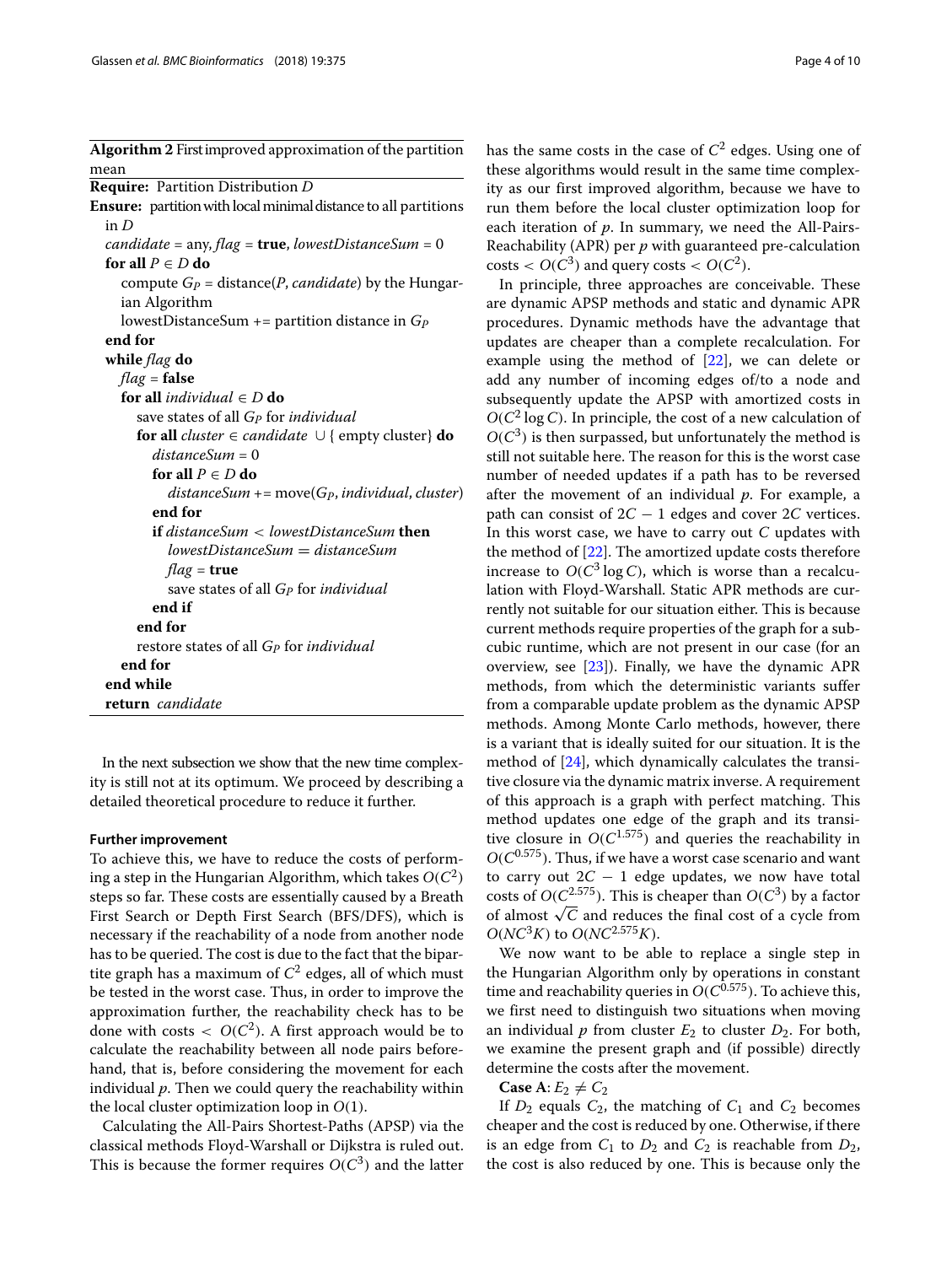costs between  $C_1$  and  $D_2$  remain constant. Thus, if there was already an edge  $(C_1, D_2)$  and a path from  $D_2$  to  $C_2$ , we can reverse this path and the edge  $(C_1, D_2)$  with no additional costs. The final cost reduction of one then reduces the costs by one. If neither of the two situations is given, we have a cost change of zero.

**Case B:**  $E_2 = C_2$ 

Similar to the second sub-case of case *A*, we have a cost reduction of one, if there is an edge  $(C_1, D_2)$  and a path from  $D_2$  to  $C_2$ . If this is not the case, we can at least get the same costs if there is any path from  $C_1$  to  $C_2$ . An alternative for equal costs exists when the second sub-case of case *A* can be achieved with a potential increase of one. In this case, the final cost reduction leads to a cost change of zero. Any other non-considered situation will result in a cost increase by one.

Within the cluster optimization loop, we can directly examine case *A* with a worst case cost of *O*(*C*0.575). The latter is due to the possibility of a needed reachability check. For case *B*, on the other hand, we possibly need APSP in the last sub-case. This is because we ask for the existence of paths that require a maximum potential increase of one. The method of  $[24]$ , however, only provides reachability checks via adjacency matrices. Therefore, we have to handle this last sub-case separately. We divide it as follows:

**Case B.3.1**:  $(C_1, D_2)$  exists, there is a path from  $D_2$  to  $C_2$ This situation has already been dealt within the first sub-case of case *B*. It leads to a cost reduction of one.

**Case B.3.2**:  $(C_1, D_2)$  exists, there is no path from  $D_2$  to  $C_2$ 

If a path exists after a potential increase by one for a worker of the graph, then the cost remains the same. Otherwise, the movement of *p* leads to a cost increase by one.

**Case B.3.3**:  $(C_1, D_2)$  exists after a potential increase by one, there is a path from  $D_2$  to  $C_2$ 

We have a path from  $C_1$  to  $C_2$  via  $D_2$  that requires a potential increase of one at most. This means that the costs remain the same.

**Case B.3.4**: (*C*1, *D*2) exists after a potential increase by one, there is no path from  $D_2$  to  $C_2$ 

For a path from  $D_2$  to  $C_2$ , a potential increase for a worker of the graph is required. However, we already have the maximum increase of one, which means that the costs increase by one.

**Case B.3.5**:  $(C_1, D_2)$  exists after a potential increase by more than one

In this situation, the costs increase by one.

Except for the B.3.2 sub-case, all other sub-cases can be tested via reachability checks in *O*(*C*0.575). However, if *B*.3.2 occurs, there is another situation in which we do not need to know whether there is a path after a potential increase or not. The presence of this situation is indicated by the current cost change  $CC_{best}$  by the remaining of the *K* graphs in which *B*.3.2 does not occur. If *CC*<sub>best</sub> is greater or equal to the current best local change  $L_{best}$ , the movement of *p* is definitely more or equally expensive, since the *B*.3.2 sub-cases can not reduce costs. Therefore, we do not need to evaluate these graphs in which *B*.3.2 is present, but continue with the next cluster or the next individual.

If, on the other hand,  $CC_{best}$  <  $L_{best}$ , then we must decide some or all of these graphs with *B*.3.2 with higher computational effort. To do this, we first select one of the undecided graphs and evaluate it using the method presented below. We then update  $CC_{best}$  with the cost change by this graph. If  $CC_{best}$  becomes  $\geq L_{best}$ , we will terminate and continue with the next cluster or the next individual. In the worst case, we must decide all graphs with *B*.3.2 with higher computational effort.

The evaluation as to whether the cost change is one or zero in a graph with sub-case *B*.3.2 works as follows: We collect all reachable workers and jobs for  $D_2$  and  $C_2$  in  $O(C^{1.575})$ . We then assume that we have access to a rowand column-sorted  $C \times C$  matrix, whose cells store the values  $c(i, j) - y(i) - y(j)$  for each worker-job pair (the so-called slack values). How and when this matrix is constructed is explained later. Since we have this matrix, we sort the reachable workers and jobs from both  $D_2$  and  $C_2$ according to their row and column numbers in the slack value matrix in *O*(*C* log *C*). Then we look for a slack value of one in the sub-matrix for the workers of  $D_2$  and the jobs of  $C_2$  as well as in the sub-matrix for the jobs of  $D_2$  and the workers of  $C_2$  in  $O(C)$  using Saddleback Search [\[25\]](#page-9-10). If this value has been found in one of the two sub-matrices, the costs remain the same, otherwise they increase by one. Note that a value of zero can not be present, since case *B*.3.2 would not have occurred otherwise. The total runtime of this procedure is  $O(C^{1.575})$  and is thus smaller than a BFS / DFS with  $O(C^2)$ .

An unsorted slack value matrix can be constructed in  $O(C^2)$ and sorted in rows and columns in  $O(C^2 \log C)$ . We calculate it initially and whenever we update the transitive closure.

# **Resulting Algorithm**

In contrast to the first improvement, we will neither store the states of the graphs before continuing with the next individual *p* nor will we restore them at any point. Instead, we initially calculate the adjacency and slack value matrix in  $O(C^2 \log C)$  and prepare the transitive closure matri-ces according to [\[24\]](#page-9-9) in  $O(C^{2.376})$ . In the local cluster optimization loop, we then determine the new costs in  $O(C^{1.575})$  and memorize the best cluster movement. After each local optimization, we only update each graph, the corresponding adjacency matrix, and its transitive closure in *O*(*C*2.575) if a better cluster was found for *p*. By doing this, not only the worst-case performance is reduced to  $O(NC^{2.575}K)$  per cycle, but also the costs for the best case. The latter is given when we do not have to deal with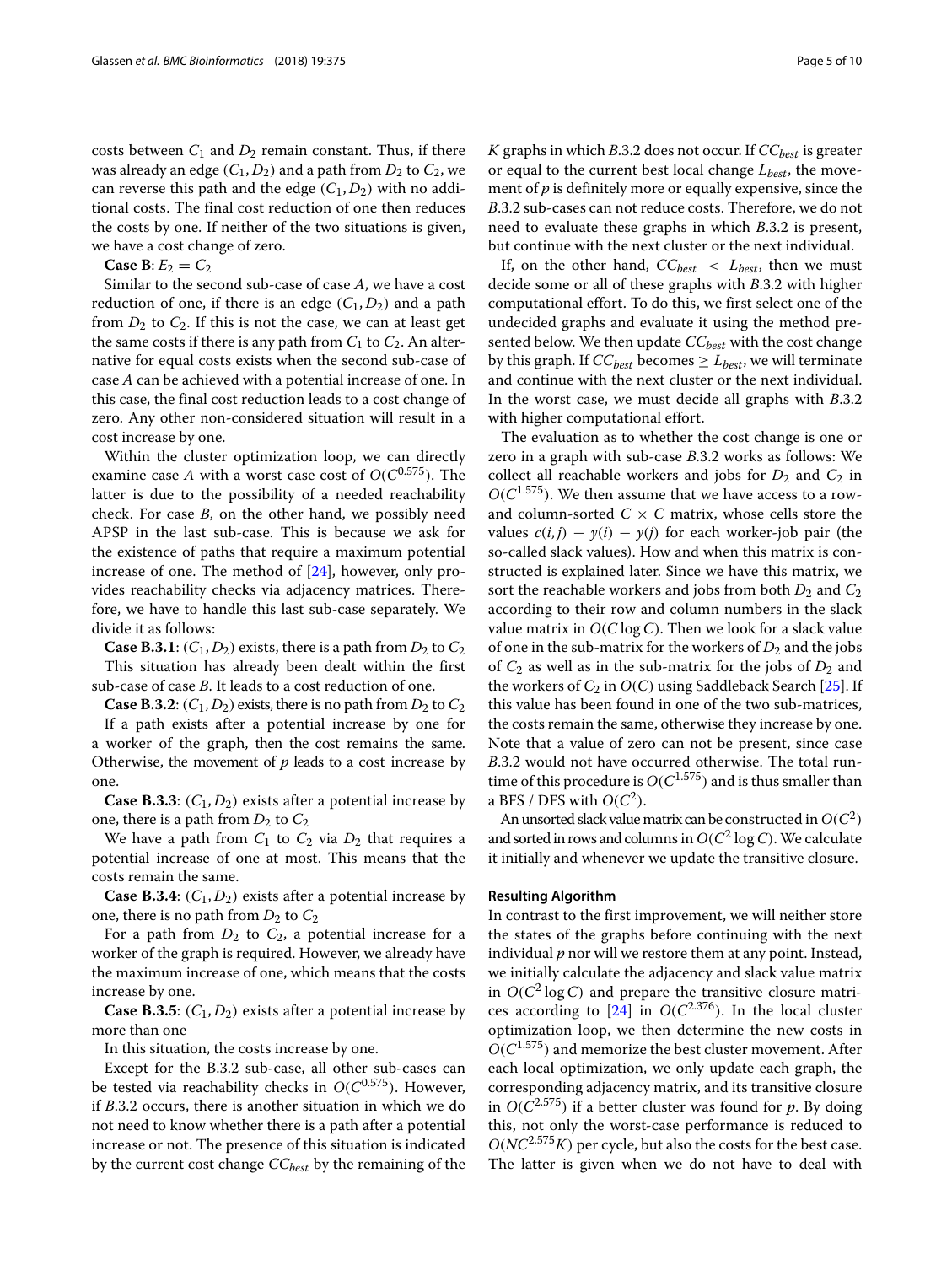the sub-case *B*.3.2 in a cycle. In such a situation the runtime drops from  $O(NC^3K)$  to  $O(NC^{1.575}K)$ . On average, the second improvement is therefore clearly faster than *O*(*NC*2.575*K*) per cycle. The procedure is shown in Algorithm 3.

Note that this last improvement is currently only theoretical. This is the case, because the dynamic transitive closure of [\[24\]](#page-9-9) is based on fast matrix multiplication via the Coppersmith-Winograd algorithm [\[26\]](#page-9-11). For the latter there is currently no feasable implementation, since its benefit would only arise for matrices too large for practical purposes [\[27,](#page-9-12) [28\]](#page-9-13). However we are confident that this improvement can be of practical value in the future, if similar developments are achieved for the Coppersmith-Winograd algorithm as for the preceding Strassen algorithm. The latter, also regarded as impractical initially, nowadays has feasable implementations [\[29\]](#page-9-14).

In the next section, we will have a closer look at the faster reduction of [\[18\]](#page-9-3) and the first improvement of the approximation algorithm. For both we will give benchmark results and compare them to their original counterparts.

# **Results**

# **Comparison of old and new partition distance calculation**

When assessing the population structure reconstruction results, statistical simulation is the preferred approach, since the simulation provides the ground-truth target partitions. When comparing the reconstruction and the target partitions, the partition distance is the most common metric of accuracy. The distance is defined [\[13\]](#page-8-11) as the minimum number of individuals that need to be removed from each partition in order to leave the remaining partitions equal. To compare our calculation approach of the partition distance with the new reduction against the original Java-based partition-distance algorithm (denoted by "2005" in Figs. [1](#page-6-0) and [2\)](#page-6-1) of  $[15]$ , we implemented Algorithm 1 in Java and used the Java-based implementation of the Hungarian Method of [\[30\]](#page-9-15) to solve the LSAP. In Fig. [1,](#page-6-0) the R1 and R10 simulation tests reproduced the kinship assignment testing in  $[31]$  and  $[32]$  for the extreme case of samples containing only unrelated individuals and each group containing 10 individuals, respectively. See [\[15\]](#page-9-0) for the detailed description of the tests. The new approach achieves an improvement of two orders of magnitude for most effective partition sizes *n*. For two given partitions  $P_1$  and  $P_2$ , we defined the latter as  $n =$ max{*C*1, *C*2} after all identical clusters are removed.

The RM simulation test  $[15]$  is presented in Fig. [2,](#page-6-1) where each sub-figure title  $A(C, M)$  denotes *C* clusters, each containing *M* individuals. To simulate the misclassification errors of a reconstruction algorithm, we created partition  $P_2$  by randomly moving *x* individuals to a different cluster. The new approach was consistently faster and Algorithm 3 Second improved approximation of the partition mean **Require:** Partition Distribution *D* **Ensure:** partition with local minimal distance to all partitions in *D candidate* = any, *flag* = **true for all**  $P \in D$  **do** calculate  $G_P$  = distance(*P*, *candidate*) by the Hungarian Algorithm calculate  $Adj(G_P)$ ,  $Slack(G_P)$ prepare transitive closure  $TC(Adj(G_P))$ **end for while** *flag* **do** *flag* = **false for all** *individual* ∈ *D* **do** *bestChange* = 0 **for all** *cluster* ∈ *candidate* ∪ { empty cluster} **do** *change* = 0, *hasCaseB*32[ ] with all entries = **false for all**  $P \in D$  **do** (*changeG*, hasCaseB32[P]) += predictMove(*GP*, *individual*, *cluster*) **if not** *hasCaseB*32[ *P*] **then** *change* += *changeG* **end if end for if** *change* < *bestChange* **and** ∃*P* : *hasCaseB*32[ *P*] = **true then for all**  $P \in D$  with  $hasCaseB32[$   $P$  = **true do** (*changeG*, ...) += handleCaseB32(*GP*, *individual*, *cluster*) *change* += *changeG if change*  $\geq$  *bestChange* **then break end if end for end if if** *change* < *bestChange* **then** *flag* = **true** *bestChange* = *change bestCluster* = *cluster* **end if end for if** *bestChange* < 0 **then for all** *P* ∈ *D* **do** move(*GP*, *individual*, *bestCluster*) update *Adj*(*GP*), *Slack*(*GP*) update *TC*(*Adj*(*GP*)) via dynamic matrix inverse **end for end if end for end while return** candidate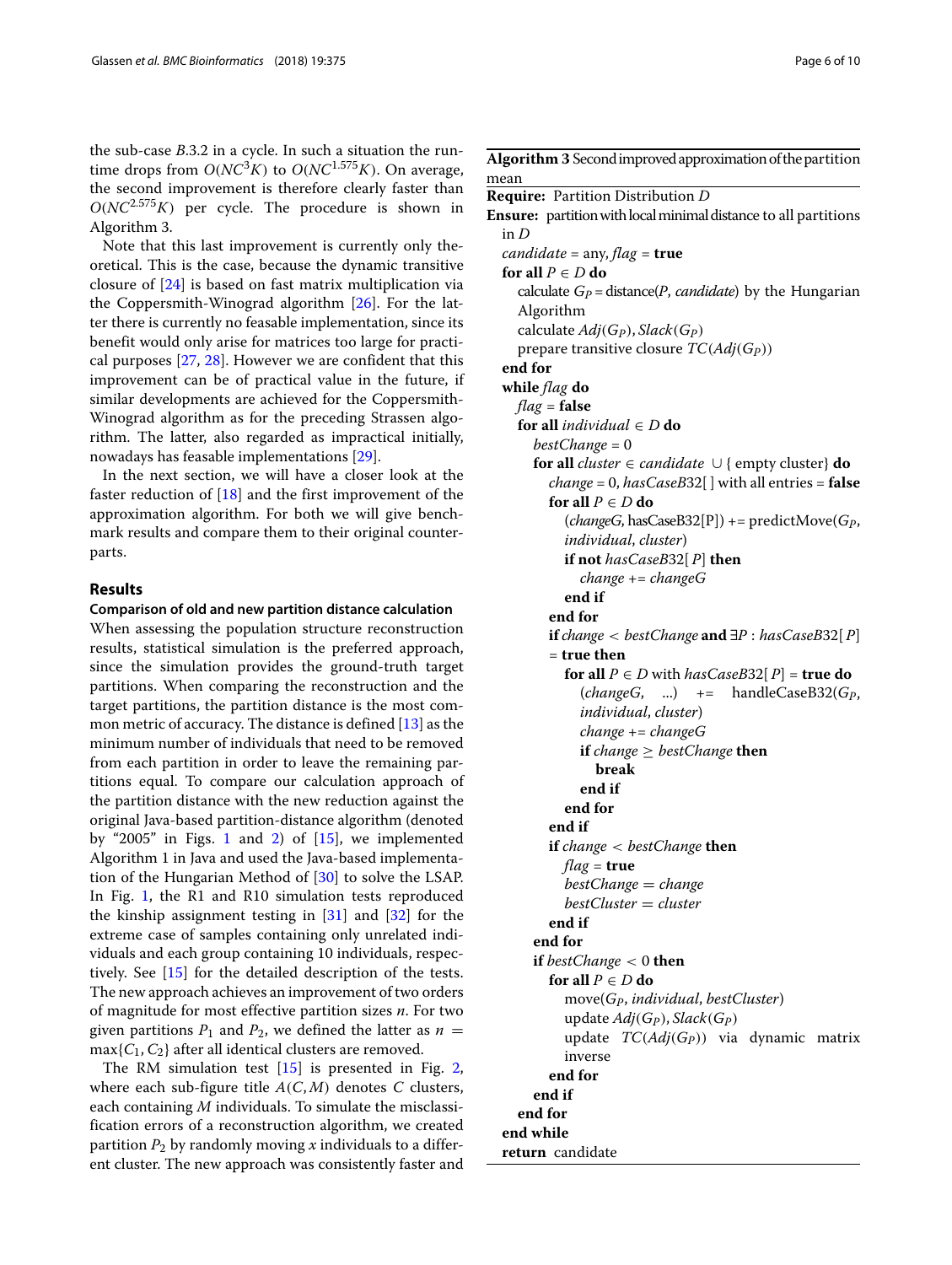

<span id="page-6-1"></span><span id="page-6-0"></span>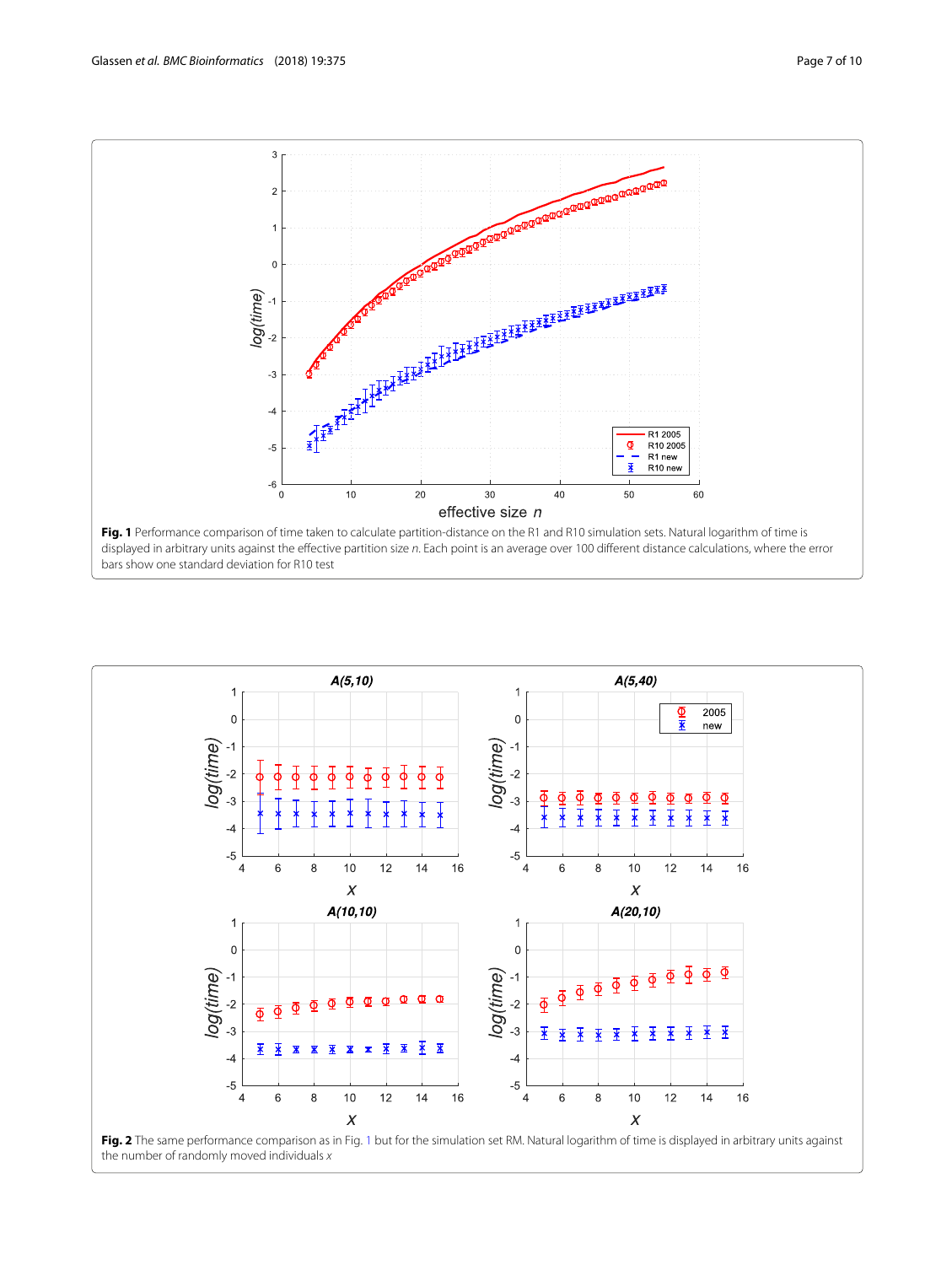did not exhibit deterioration in speed when the partition distance increased with growing *x*.

# **Comparison of old and new mean partition calculation**

In the following, the improved partition distance reduction was used both for the old and the new mean partition algorithm [\[33\]](#page-9-18). In this way we show that the new algorithm alone already represents a significant improvement.

First, we analyze the influence of the partition size on the computation time. Here, we used the famous Iris Flower Dataset (IFD) of [\[34\]](#page-9-19) as a comparison benchmark. To receive different partition sizes in our posterior sample, we expanded the IFD stepwise by new individuals drawn from assumed cluster-specific multivariate Gaussian distributions. Besides the original size of the sample of 150 individuals with 50 individuals per cluster, data sets with 250 to 1050 individuals per cluster were generated in this way.

For every dataset we first drew 100 partitions from a DP Gaussian mixture model (DPGMM) and then determined their mean partition using the old and new algorithm. When the dataset contained < 850 individuals per cluster, the mean partitions consistently showed a two-cluster solution. Only the two largest datasets revealed the actual partition structure with three clusters.

Figure [3](#page-7-0) shows the course of the average calculation effort of 100 calculation repetitions for different partition sizes *N* and both algorithms. All computations were carried out on a laptop with i7-4870HQ CPU. Table [1](#page-7-1) lists the corresponding calculation times in milliseconds, as well as the acceleration factor of the new versus the old variant.

In addition to the partition size, the number of clusters has an influence on the performance of both algorithms.

<span id="page-7-1"></span>**Table 1** Average calculation time (in ms) of 100 calculation repetitions for different partition sizes

| N        | Time (old)           | Time (new)        | Factor |
|----------|----------------------|-------------------|--------|
| 150      | 44.9 ( $\pm$ 0.2)    | $4.0 \ (\pm 0.1)$ | 11.2   |
| 750      | 1783.3 $(\pm 2.1)$   | 42.7 $(\pm 0.3)$  | 41.8   |
| 1350     | 2318.2 $(\pm 2.0)$   | 33.2 $(\pm 0.3)$  | 69.8   |
| 1950     | 4706.0 $(\pm 3.2)$   | 47.1 $(\pm 0.3)$  | 100.0  |
| 2550a    | 24681.0 $(\pm 47.5)$ | 181.3 $(\pm 0.9)$ | 136.1  |
| $3150^a$ | 36614.3 $(\pm 17.0)$ | $222.0 (\pm 1.0)$ | 164.9  |

The clustering-samples of the DPGMM for the datsets marked with <sup>a</sup> suggested a three- instead of two-cluster solution. The values in parentheses are the distances to the upper and lower bounds of the corresponding 95% confidence interval

To take a closer look at this influence we took the original IFD with dataset size of 150 and again drew partitions from a DPGMM. This time, however, we varied the concentration parameter  $\alpha$  and used values of 1, 50000, 100000, 150000, 200000 and 300000. This procedure has the effect that the samples from the DPGMM tend to have a higher number of clusters, which is also noticeable from the aforementioned expected number of clusters  $\mathbb{E}(C|DP) = \alpha \log N$  for the DP [\[19\]](#page-9-4).

Figure [4](#page-7-2) presents the curve of the average effort of 100 calculation repetitions as a function of the  $\alpha$ -induced average number of clusters  $\overline{C}$  in the posterior sample. As in the last simulation, the posterior sample consisted of 100 partitions. Table [2](#page-8-13) shows the corresponding calculation times in milliseconds, as well as the respective acceleration factor achieved by the new algorithm.

As one can see, the new algorithm proves to be much faster than the old one at both given benchmarks. This is notably true if  $C \ll N$ , which is in accordance



<span id="page-7-2"></span>

<span id="page-7-0"></span>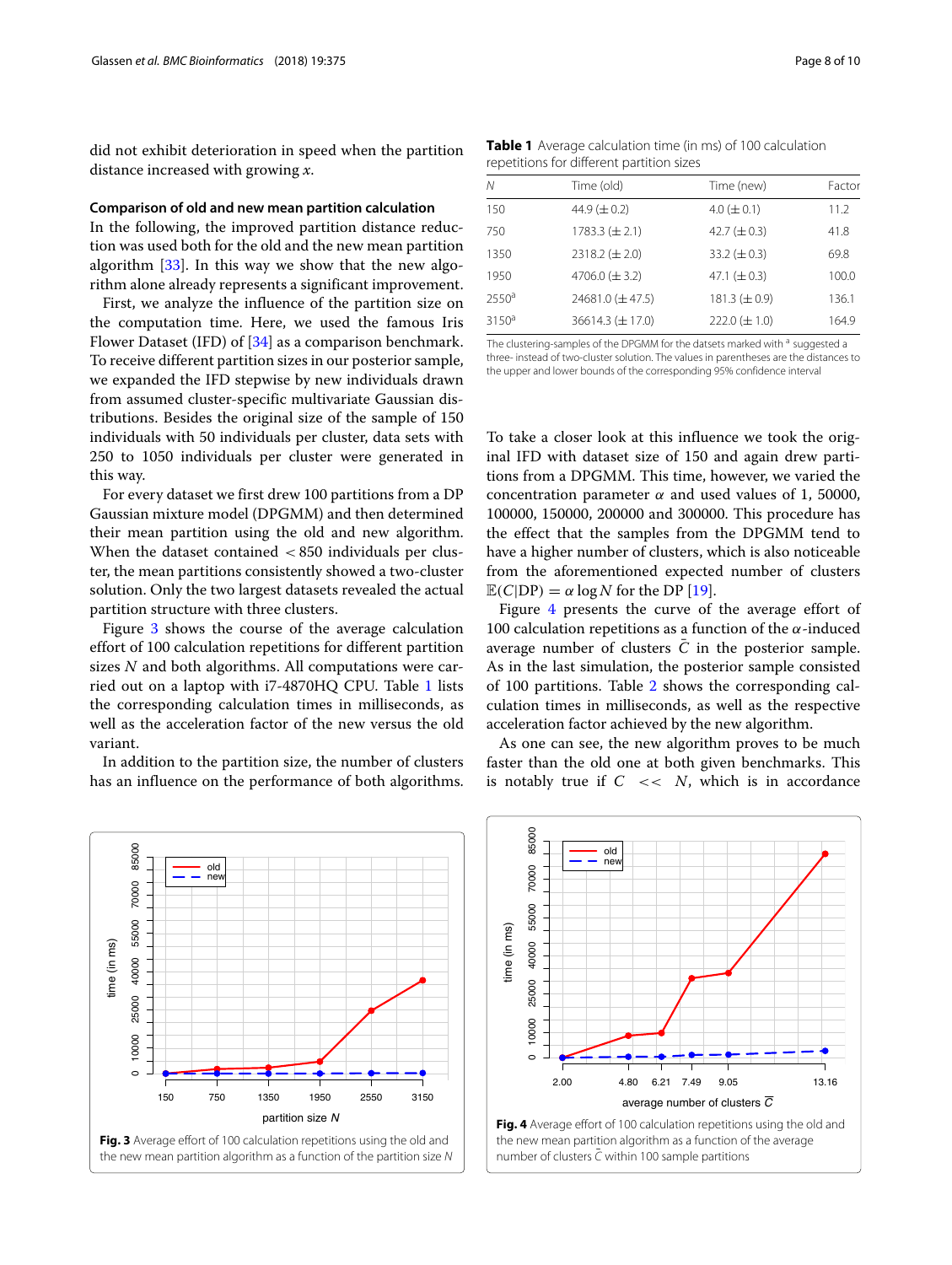| $\subset$ | Time (old)             | Time (new)         | Factor |
|-----------|------------------------|--------------------|--------|
| 2.0       | 44.9 $(\pm 0.2)$       | $4.0 \ (\pm 0.1)$  | 11.2   |
| 4.8       | $8676.6 (\pm 5.9)$     | 417.3 $(\pm 1.9)$  | 20.8   |
| 6.21      | 9722.5 $(\pm 4.2)$     | $391.3 (\pm 1.5)$  | 24.8   |
| 7.49      | 31186.4 $(\pm 26.7)$   | 1126.3 $(\pm 2.3)$ | 27.7   |
| 9.05      | 33277.8 $(\pm 24.8)$   | 1238.0 $(\pm 2.2)$ | 26.9   |
| 13.16     | 80026.3 ( $\pm$ 209.5) | 2689.4 $(\pm 8.2)$ | 29.8   |

<span id="page-8-13"></span>**Table 2** Mean calculation time (in ms) of 100 calculation repetitions for different average numbers of clusters

The values in parentheses are the distances to the upper and lower bounds of the corresponding 95% confidence interval

with the previously explained time complexities for both algorithms.

# **Discussion**

We highlighted the faster variant of the partition distance reduction of [\[15\]](#page-9-0) and presented two further improvements of the current mean partition approximation algorithm. The first is deterministic and by at least one magnitude faster than the original method. This is the case, even if the latter makes use of the new reduction. The second theoretical enhancement employs Monte Carlo techniques and reduces the worst case complexity by almost another  $\sqrt{C}$  to  $O(NC^{2,575}K)$ . Additionally, it also reduces the best-case runtime from originally  $O(N^2C^3K)$ to  $O(NC^{1.575}K)$  per cycle. Further improvements may be possible, because the entire path to be reversed is already known before the transitive closure is updated. This knowledge could be used to calculate the dynamic transitive closure with lookahead according to [\[35\]](#page-9-20). Note however, that like our second improvement, this enhancement also remains theoretical at present.

# **Conclusion**

In this article, we have shown that the runtime of the current mean partition approximation algorithm can be significantly reduced. This makes it possible to calculate and analyze a consensus for a large set of partitions much faster, even when the number of elements and/or the number of clusters is high. We are convinced that not only the popular Structurama, which was often criticized for long runtimes, benefits from this result, but also application scenarios in which a frequent calculation of a representative partition is necessary.

#### **Abbreviations**

APR: All-pairs-reachability; APSP: All-pairs shorthest-paths; BFS: Breath first search; DFS: Depth first search; DP: Dirichlet process; DPGMM: Dirichlet process gaussian mixture model; DPMM: Dirichet process mixture model; LSAP: Linear sum assignment problem; MCMC: Markov chain monte carlo

#### **Funding**

No external funding was used to carry out this research. Funds for publications come from the Max Planck Society, Germany.

#### **Availability of data and materials**

The datasets generated and/or analyzed in the current study are available in the 'mean partition' repository, [https://github.com/t-glassen/mean\\_partition.](https://github.com/t-glassen/mean_partition)

#### **Authors' contributions**

The general approach to the first improvement was developed by TG and TvO. The latter designed a first algorithmic draft and wrote the introductory subsection to the mean partition algorithm, the subsection of the Hungarian Method and parts of the abstract. TG reworked the first algorithmic draft, implemented it in Java, developed the second improvement and wrote the rest of the manuscript except for the first subsection of the benchmark results, which was written by DAK. All authors read and approved the final manuscript.

# **Ethics approval and consent to participate**

Not applicable.

#### **Consent for publication**

Not applicable.

### **Competing interests**

The authors declare that they have no competing interests.

### **Publisher's Note**

Springer Nature remains neutral with regard to jurisdictional claims in published maps and institutional affiliations.

# **Author details**

<sup>1</sup> Department of Psychology, Universität der Bundeswehr München, Werner-Heisenberg-Weg 39, 85577 Neubiberg, Germany. 2Max Planck Institute for Human Development, Department for Lifespan Psychology, Berlin, Lentzeallee 94, 14195 Berlin, Germany. <sup>3</sup>School of Information Technology, James Cook University, 1 James Cook Drive, QLD 4811 Townsville, Australia.

# Received: 22 January 2018 Accepted: 4 September 2018 Published online: 12 October 2018

#### **References**

- <span id="page-8-0"></span>1. Huelsenbeck JP, Andolfatto P. Inference of Population Structure Under a Dirichlet Process Model. Genetics. 2007;175(4):1787.
- <span id="page-8-1"></span>2. Huelsenbeck JP, Andolfatto P, Huelsenbeck ET. Structurama: Bayesian Inference of Population Structure. Evol Bioinformatics Online. 2011;7:55–9.
- <span id="page-8-2"></span>3. Miller JW, Harrison MT. Inconsistency of Pitman-Yor Process Mixtures for the Number of Components. J Mach Learn Res. 2014;15(1):3333–70.
- <span id="page-8-3"></span>4. Shringarpure S, Won D, Xing EP. StructHDP: automatic inference of number of clusters and population structure from admixed genotype data. Bioinformatics. 2011;27(13):i324–32.
- <span id="page-8-4"></span>5. Lawson DJ. Populations in statistical genetic modelling and inference. ArXiv e-prints. 20131306:arXiv:1306.0701. [https://arxiv.org/abs/1306.0701.](https://arxiv.org/abs/1306.0701)
- <span id="page-8-5"></span>6. Ailon N, Charikar M, Newman A. Aggregating Inconsistent Information: Ranking and Clustering. J ACM. 2008;55(5):23:1–27.
- <span id="page-8-6"></span>7. Blei DM, Jordan MI. Variational methods for the Dirichlet process. New York: ACM; 2004. pp. 1–8.
- <span id="page-8-7"></span>8. Goder A, Filkov V. Consensus Clustering Algorithms: Comparison and Refinement. Philadelphia: Society for Industrial and Applied Mathematics; 2008. pp. 109–117.
- <span id="page-8-8"></span>9. Gionis A, Mannila H, Tsaparas P. Clustering Aggregation. ACM Trans Knowl Discov Data. 2007;1(1):1–30.
- 10. Bertolacci M, Wirth A. Are approximation algorithms for consensus clustering worthwhile? In: Proceedings of the 2007 SIAM International Conference on Data Mining. Proceedings. Philadelphia: Society for Industrial and Applied Mathematics; 2007. p. 437–442.
- <span id="page-8-9"></span>11. Vega-Pons S, Ruiz-Shulcloper J. A survey of clustering ensemble algorithms. Int J Pattern Recognit Artif Intell. 2011;25(03):337–72.
- <span id="page-8-10"></span>12. Onogi A, Nurimoto M, Morita M. Characterization of a Bayesian genetic clustering algorithm based on a Dirichlet process prior and comparison among Bayesian clustering methods. BMC Bioinformatics. 2011;12:263.
- <span id="page-8-11"></span>13. Almudevar A, Field C. Estimation of Single-Generation Sibling Relationships Based on DNA Markers. J Agric Biol Environ Stat. 1999;4(2): 136–65.
- <span id="page-8-12"></span>14. Gusfield D. Partition-distance: A problem and class of perfect graphs arising in clustering. Inf Process Lett. 2002;82(3):159–64.